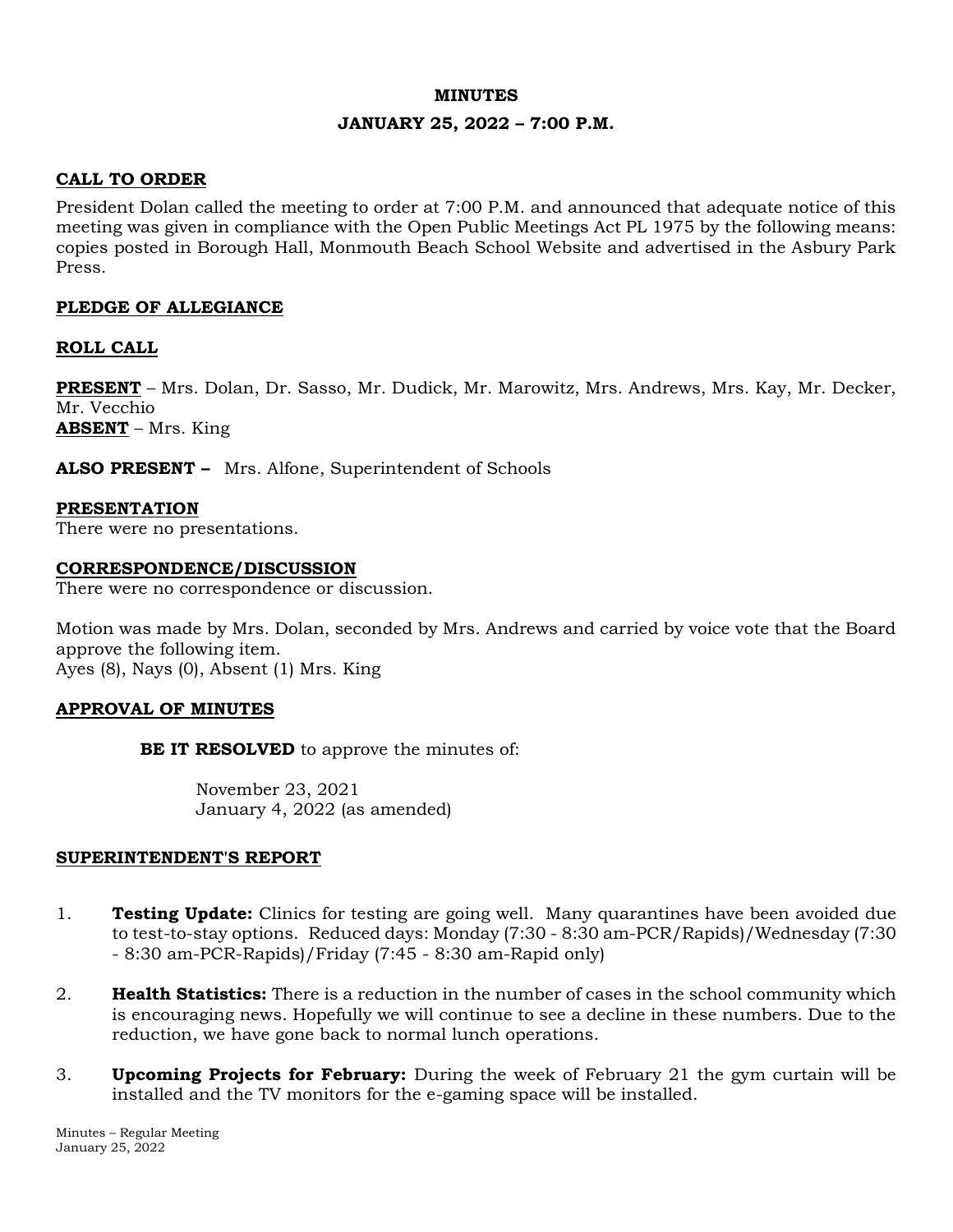### **SUPERINTENDENT'S REPORT (continued)**

- 4. **2nd Semester begins January 31:** There will be two new middle school courses: Mindfulness and Connections. Elementary students will be receiving Art and Music instead of Technology and ASL.
- 5. **New Lockdown System:** The new system is automated and places building in lockdown through simple actions. Integrates with our phone system and calls police and 911. Strobe alerts on exterior for safety and deactivation of key fobs.
- 6. **Parent Information Session for Health/PE Standards:** February 23 @ 6:30 pm

## 7. **Building Projects Being Considered for Long Range Facilities Plan:**

- a. Refurbishment of gymnasium
- b. Painting of exterior of building
- c. Perimeter fencing
- d. Electronic signage
- e. Science Lab upgrade

Motion was made by Mrs. Dolan, seconded by Mrs. Andrews and carried by voice vote that the Board approve the following items  $(A - E)$ .

Ayes (8), Nays (0), Absent (1) Mrs. King

A. **BE IT RESOLVED** to approve the following statistical information:

# **Student Enrollment as of December 30, 2021**

**Total 253**

| Preschool          | 41 | Grade 3-1 | 14              | Grade 6-1 | 13 |
|--------------------|----|-----------|-----------------|-----------|----|
| Kindergarten<br>16 |    | Grade 3-2 | 15<br>Grade 6-2 |           | 14 |
| Grade 1-1<br>09    |    | Grade 4-1 | 13              | Grade 7-1 | 12 |
| Grade 1-2          | 09 | Grade 4-2 | 12              | Grade 7-2 | 12 |
| Grade 2-1          | 10 | Grade 5-1 | 14              | Grade 8-1 | 13 |
| Grade 2-2          | 10 | Grade 5-2 | 14              | Grade 8-2 | 12 |

## **Student Attendance**

| September | 96.5% | February |  |
|-----------|-------|----------|--|
| October   | 93.0% | March    |  |
| November  | 93.5% | April    |  |
| December  | 91.5% | May      |  |
| January   |       | June     |  |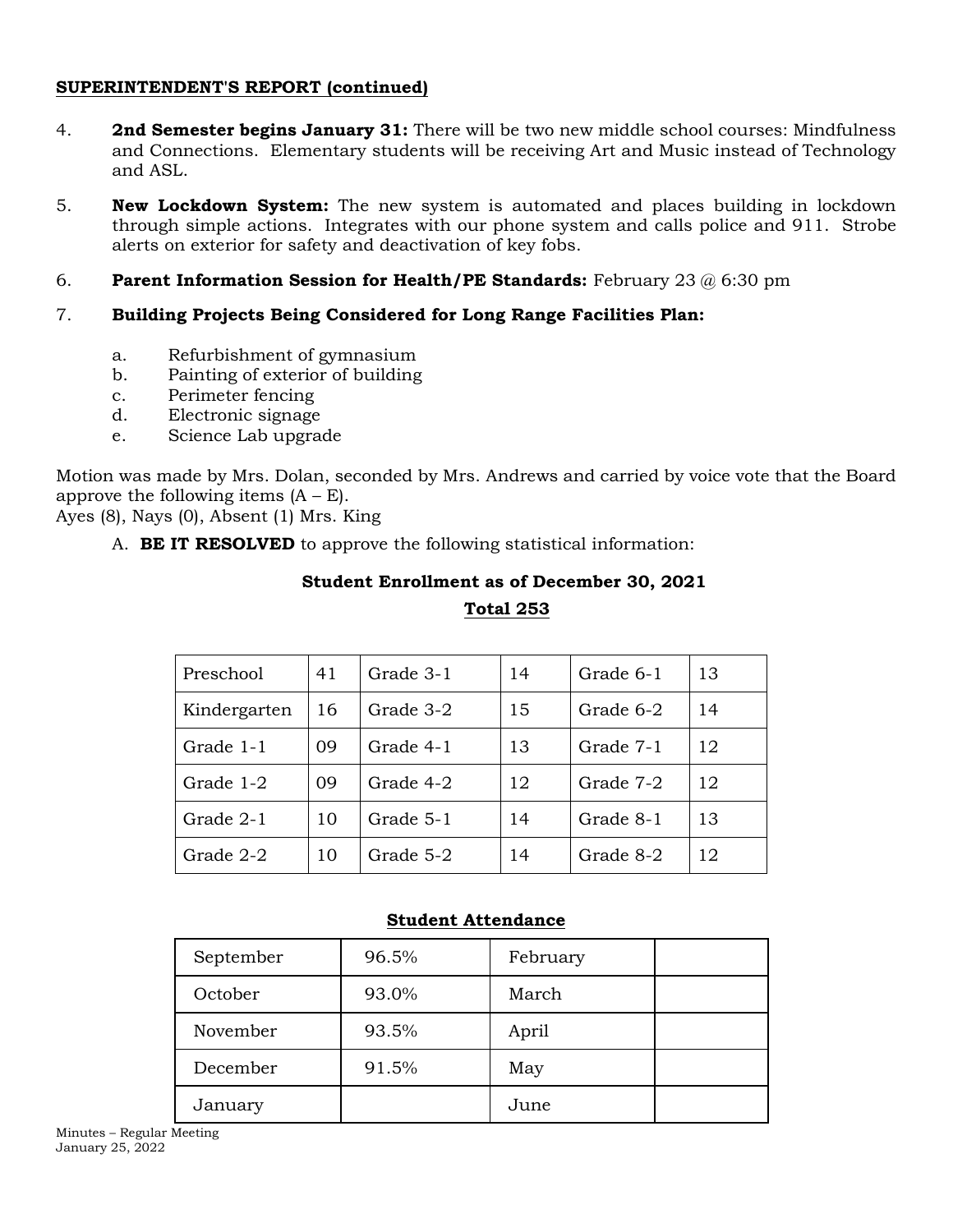### **SUPERINTENDENT (continued)**

| September | 89.0% | February |  |
|-----------|-------|----------|--|
| October   | 97.2% | March    |  |
| November  | 98%   | April    |  |
| December  | 98.4% | May      |  |
| January   |       | June     |  |

### **Staff Attendance**

B. Harassment Intimidation and Bullying

**BE IT RESOLVED** to approve the following HIB Reports:

December, 2021 Reported Incidents = 1 Confirmed Incident = 0 Unconfirmed Incident = 1

January, 2022 Reported Incidents = 1 Confirmed Incident = 0 Unconfirmed Incident = 1

C. **BE IT RESOLVED** to approve the following security drills:

Fire Drill – November 30, 2021 at 2:20 p.m. and December 22, 2021 at 2:05 p.m. Security Drill - Shelter in Place - November 23, 2021 at 9:30 a.m. Bomb Threat - December 22, 2021 at 11:00 a.m.

- D. **BE IT RESOLVED** to approve the Statement of Assurance for Paraprofessional Staff for the 2021-2022 school year.
- E. **BE IT RESOLVED** to approve the Statement of Assurance for Monmouth Beach School's updated Safe Return to School Plan of January 20, 2022.

## **PTO PRESENTATION – Caroline Quattrochi**

Mrs. Quattrochi stated that the December social held at Rooney's went well. The PTO also conducted a fundraiser in town, raising a little over \$12,000 which will help the PTO support the schools. She stated that the luncheon program at the school is being met with great success and so far the vendor has not held the PTO responsible for not meeting the minimum daily meal requirement.

On a personal note, Mrs. Quattrochi stated that her son participated in the E Gaming finals and it was an incredible event. She thanked the Board of Education for supporting the program.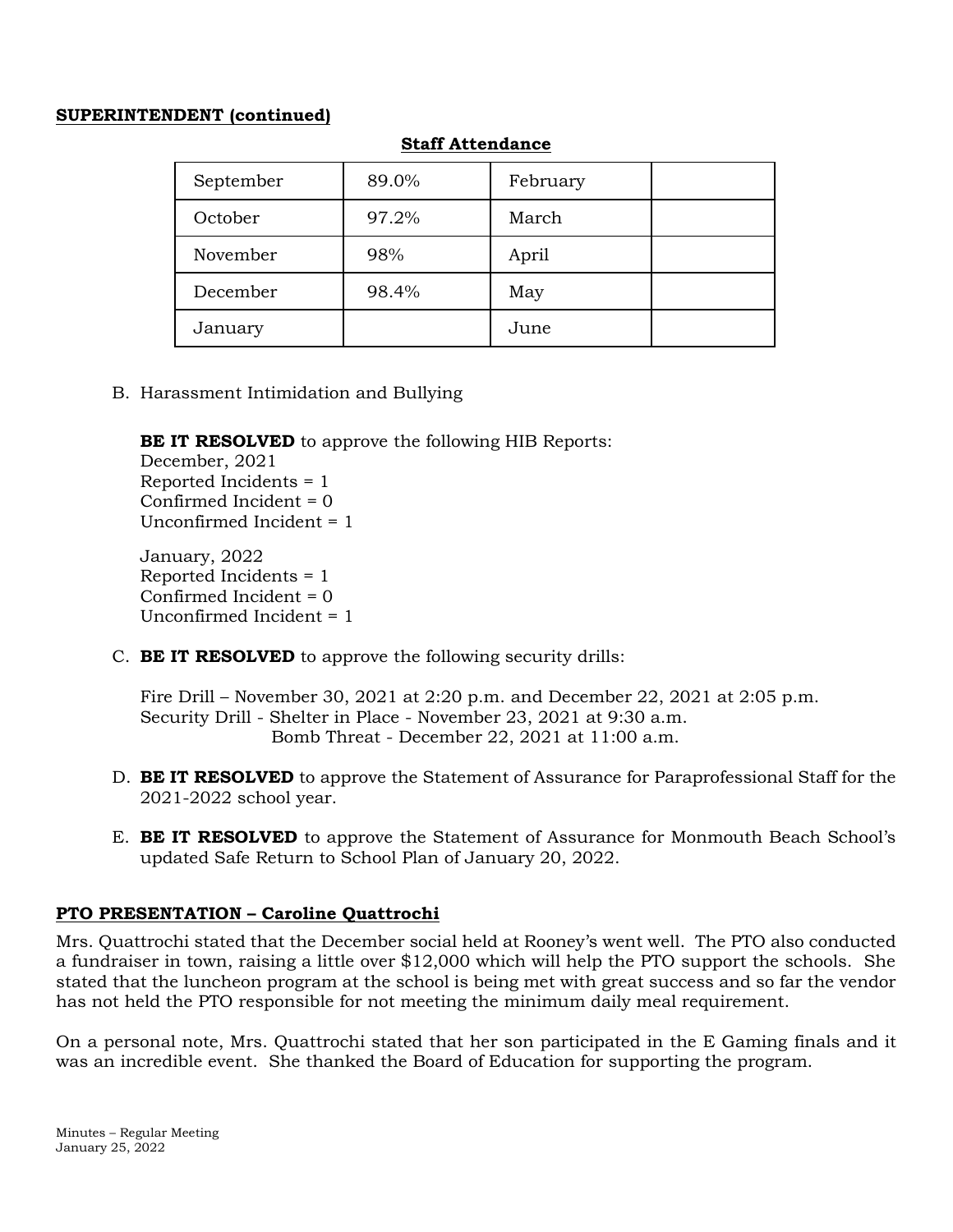### **PUBLIC DISCUSSION**

In compliance with Open Public Meetings Act PL 1975, Chapter 10:4-12 subsection b, - A public body may exclude the public only from that portion of a meeting at which the public body discusses any matter involving the employment, appointment, termination of employment, terms and conditions of employment evaluation of the performance of promotion or discipline of any specific prospective public officer or employees or current public offer or employee employed or appointed by the public body, unless all the individual employees or appointees whose rights could be adversely affected request in writing that such matter or matters be discussed at a public meeting. As per Board Bylaws, 0167, public participation in Board Meetings, such remarks are to be limited to five minutes duration. The Board of Education, though affording the opportunity for members of the public to comment will not engage and/or make remarks concerning matters of student confidentiality and/or matters of personnel wherein employees of the District have not been given notice of the Board's intent to discuss their terms and conditions of employment. Members of the public are reminded that though they are afforded the opportunity to address the Board, they are not given license to violate the laws of slander. Comments made by members of the public that are not in keeping with the orderly conduct of a public meeting will be asked to yield the floor and if they fail to do so may be subject to charges under New Jersey statutes associated with disruption of a public meeting.

### **FINANCE**

Chair: Ken Marowitz Vincent Sasso, Joseph Vecchio, Boyd Decker

Motion was made by Mr. Marowitz, seconded by Mr. Vecchio and carried by roll call vote that the Board approve the following item (A).

Ayes (8), Nays (0), Absent (1) Mrs. King

- A. **BE IT RESOLVED** to approve the following financial reports;
	- December, 2021 Bill List in the amount of \$112,338.70
	- January, 2022 Bill List in the amount of \$111,069.20

| $\bullet$ | Payroll Gross total for November 2021 in the amount of \$338,801.63 |    |                                                                     |    |                |  |  |  |  |
|-----------|---------------------------------------------------------------------|----|---------------------------------------------------------------------|----|----------------|--|--|--|--|
|           |                                                                     |    | Payroll Gross total for December 2021 in the amount of \$339,042.02 |    |                |  |  |  |  |
|           | Report of Board Secretary -                                         |    | October                                                             |    | November       |  |  |  |  |
|           | Fund 10 -                                                           |    | \$1,501,176.67                                                      |    | \$1,449,497.00 |  |  |  |  |
|           | Fund 20 -                                                           | \$ | $-6,835.75$                                                         | \$ | 16,879.25      |  |  |  |  |
|           | Fund 40 -                                                           | \$ | 0.00                                                                |    | 0.00           |  |  |  |  |
|           | Capital Reserve                                                     | \$ | 242,326.30                                                          |    | 242,346.22     |  |  |  |  |
|           | Maintenance Res                                                     | \$ | 355,305.46                                                          |    | 355,234.67     |  |  |  |  |
|           | <b>Emergency Reserve</b>                                            | \$ | 10,208.94                                                           |    | 10,209.78      |  |  |  |  |
|           |                                                                     |    |                                                                     |    |                |  |  |  |  |

- Monthly transfer reports for October, 2021 and November, 2021. *(Attachment 1)*
- Pursuant to NJAC 6:l20-2.13(d), I certify as of October 31, 2021 and November 30, 2021 no budgetary line item account has been over-expand in violation of NJAC 6:20- 22.13 (ad). I hereby certify that all of the above information is correct.
- Board Certification: Pursuant to NJAC 6:20-2.3 (e), we certify that as of October 31, 2021 and November 30, 2021, after review of the Secretary's Monthly Report and upon consultation with the appropriate district officials, that to the best of our knowledge, no major account or fund has been over expended in violation of NJAC 6A:23A-22.13(b) and that sufficient funds are available to meet the district's financial obligations for the remainder of the fiscal year.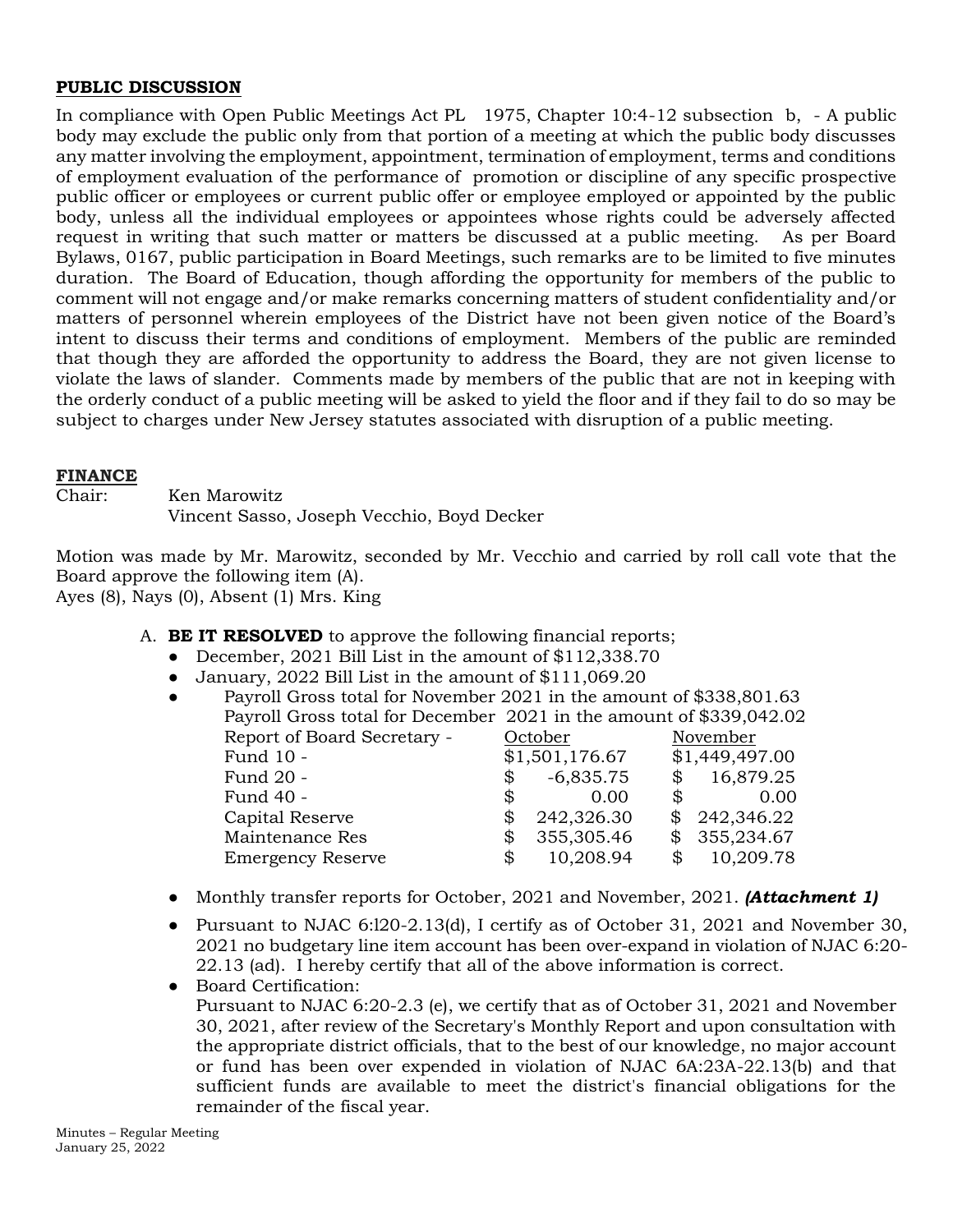### **FINANCE (continued)**

Motion was made by Mr. Marowitz, seconded by Mrs. Andrews and carried by roll call vote that the Board approve the following item (B). Ayes (8), Nays (0), Absent (1) Mrs. King

B. **BE IT RESOLVED** to approve the following regular tuition contract with Monmouth Beach School in the amount of \$8,500.00 for Student #1507. BE IT RESOLVED to approve the following preschool tuition contract with Monmouth Beach School for Student # 1504 in the amount of \$0.

Motion was made by Mr. Marowitz, seconded by Mrs. Andrews and carried by roll call vote that the Board approve the following item (C). Ayes (8), Nays (0), Absent (1) Mrs. King

C. **BE IT RESOLVED** to approve the Shared Services Agreement between the Monmouth Beach Board of Education and the Borough of Monmouth Beach for School Security Services from September 1, 2021 through June 30, 2022. The parties agree the salary and benefit costs combined will be \$32.00/hour during the 2021-2021 school year, for which the Monmouth Beach Board of Education shall reimburse the Borough at a rate of \$16.00/hour.

Motion was made by Mr. Marowitz, seconded by Mrs. Andrews and carried by roll call vote that the Board approve the following item (D). Ayes (8), Nays (0), Absent (1) Mrs. King

D. **BE IT RESOLVED** to approve the filing and financial award for the Monmouth Beach School District under ARP-IDEA Basic in the amount of \$10,869.00 and ARP-IDEA PK in the amount of \$929.00.

#### **PERSONNEL**

Chair: Barbara Kay Melanie Andrews, Chris Dudick, Aleksandra King

Motion was made by Mrs. Kay, seconded by Mrs. Andrews and carried by roll call vote that the Board approve the following item (A). Ayes (8), Nays (0), Absent (1) Mrs. King

A. **BE IT RESOLVED** to approve/ratify Michael McCue as a Long Term Leave Replacement Teacher from January 3, 2022 through March 28, 2022.

Motion was made by Mrs. Kay, seconded by Mrs. Andrews and carried by voice vote that the Board approve the following item (B). Ayes (8), Nays (0), Absent (1) Mrs. King

B. **BE IT RESOLVED** to approve, with regret, the resignation of Stephanie Mariani, Instructional Aide, effective December 23, 2021.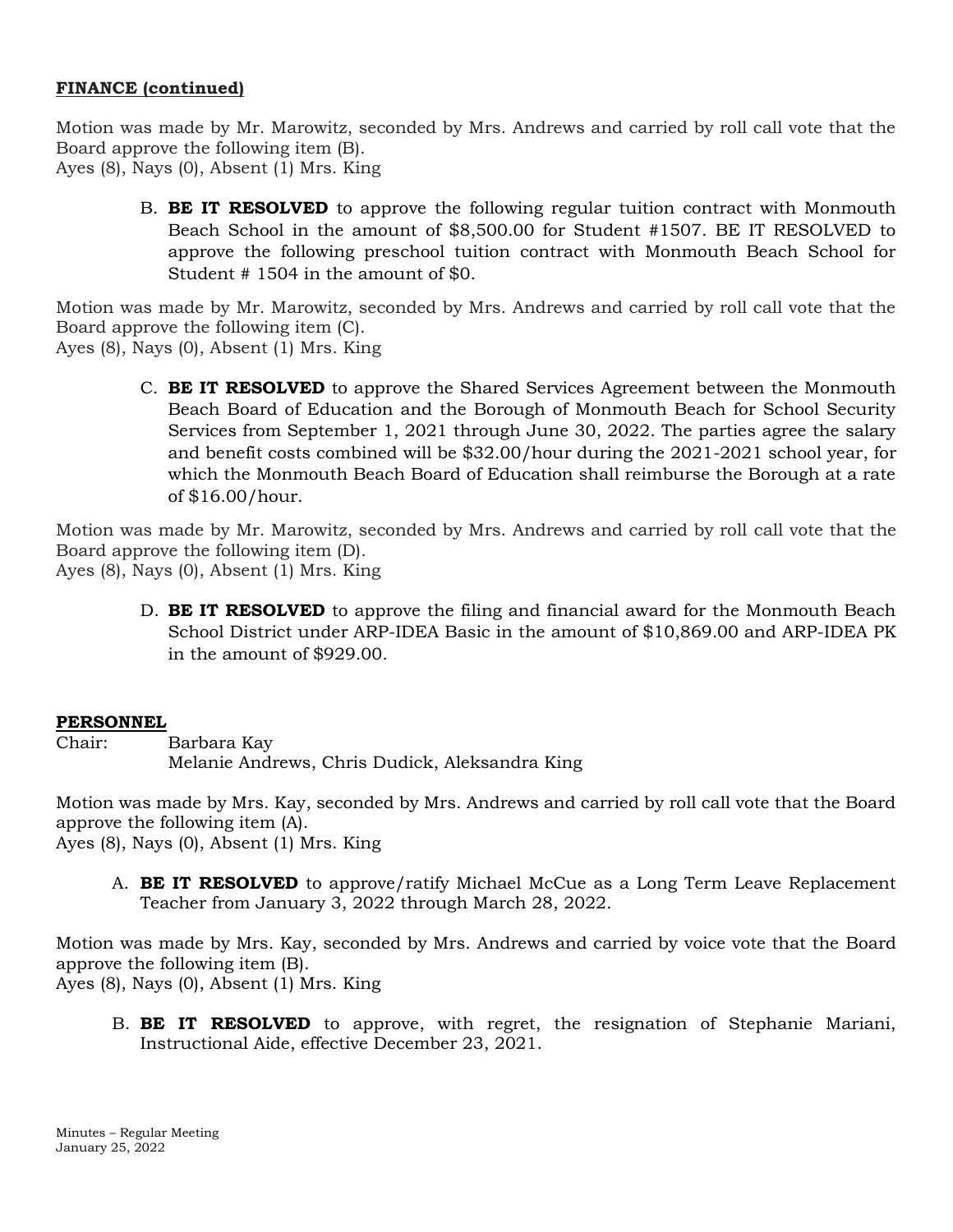## **PERSONNEL (continued)**

Motion was made by Mrs. Kay, seconded by Mrs. Andrews and carried by roll call vote that the Board approve the following item (C).

Ayes (8), Nays (0), Absent (1) Mrs. King

C. **BE IT RESOLVED** to approve/ratify Denise Sullivan and Jason Vastano as alternates for the home basketball game supervision for the 2021-2022 school year at the MBTA Contracted Rate.

Motion was made by Mrs. Kay, seconded by Mrs. Andrews and carried by roll call vote that the Board approve the following item (D).

Ayes (8), Nays (0), Absent (1) Mrs. King

D. **BE IT RESOLVED** to approve/ratify Denise Sullivan and Dorothy Mahoney to perform Home Instruction to Student # 1458 at 5 hrs each per week at the MBTA Contract Rate. Number of weeks of home instruction TBD.

Motion was made by Mrs. Kay, seconded by Mrs. Andrews and carried by roll call vote that the Board approve the following item (E). Ayes (8), Nays (0), Absent (1) Mrs. King

E. **BE IT RESOLVED** to approve/ratify Jessica Doehner as a Part Time Instructional Aide, effective January 4, 2022, at a rate of \$20.50 per hour. Emergent Hire was previously approved by the County Superintendent.

Motion was made by Mrs. Kay, seconded by Mrs. Andrews and carried by roll call vote that the Board approve the following item (F). Ayes (8), Nays (0), Absent (1) Mrs. King

F. **BE IT RESOLVED** to approve Meghan Vaccarelli to receive a \$2,000.00 stipend as the play director for the 2021-2022 school year.

Motion was made by Mrs. Kay, seconded by Mrs. Andrews and carried by voice vote that the Board approve the following item (G). Ayes (8), Nays (0), Absent (1) Mrs. King

G. **BE IT RESOLVED** to approve Alexandra Carroll as a substitute teacher for the 2021-2022 school year.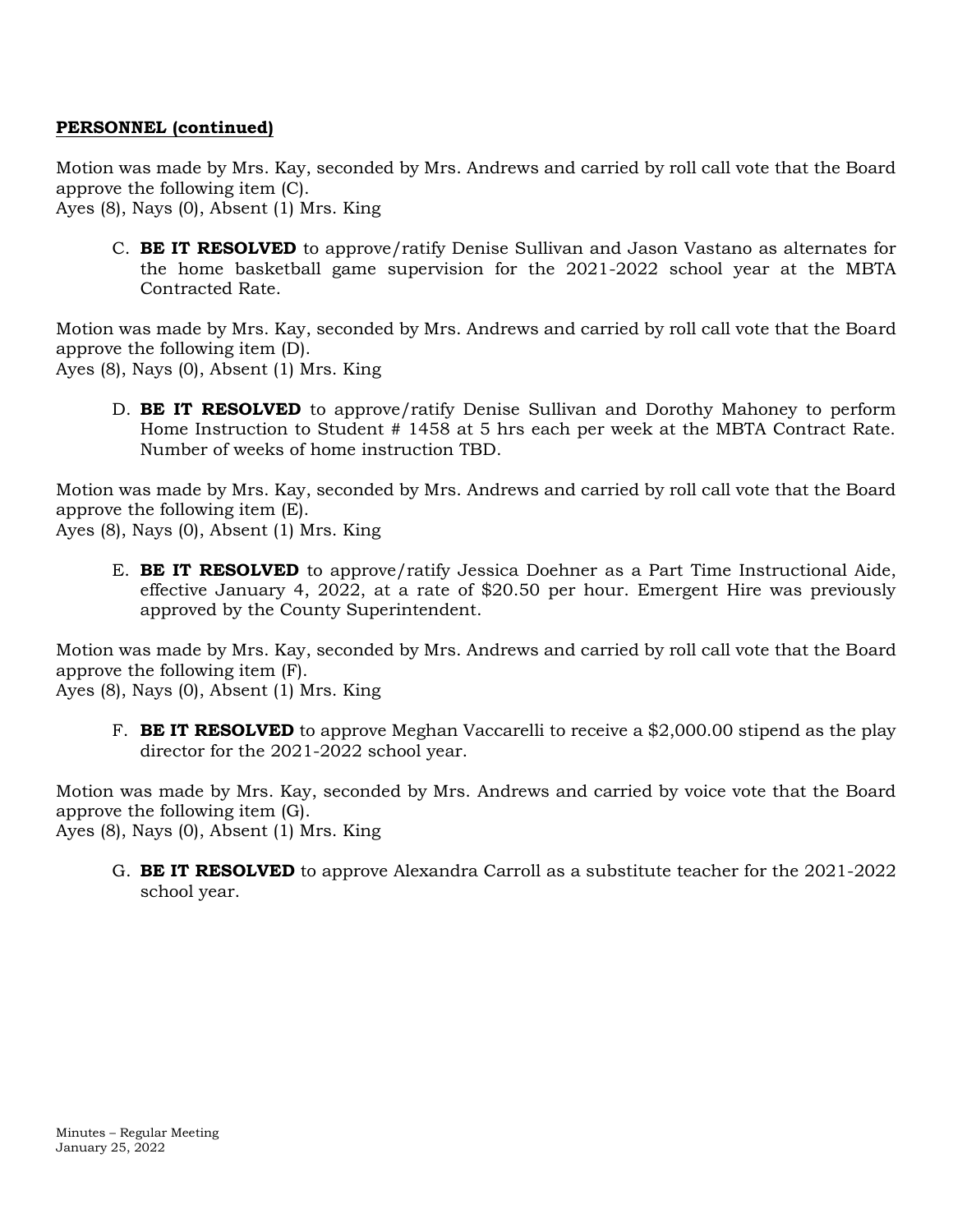#### **CURRICULUM AND INSTRUCTION**

Chair: Chris Dudick Barbara Kay, Melanie Andrews, Aleksandra King

Motion was made by Mr. Dudick, seconded by Mrs. Andrews and carried by roll call vote that the Board approve the following item (A).

Ayes (8), Nays (0), Absent (1) Mrs. King

- A. **BE IT RESOLVED** to approve/ratify the following teacher workshops:
	- Amanda Mergner to attend NJ Leadership Academy mentoring (virtually) on January 6, 2022, January 10, 2022 and January 27, 2022 at no cost.
	- Amanda Mergner to attend NJ Coalition for Education (virtually) on March 18, 2022 at no cost.
	- Denise Sullivan to attend Education Partnership Training that includes SEL and Mindfulness training (virtually) on January 7, 2022 at no cost.

Motion was made by Mr. Dudick, seconded by Mrs. Andrews and carried by voice vote that the Board approve the following item (B).

Ayes (8), Nays (0), Absent (1) Mrs. King

B. **BE IT RESOLVED** to approve the following Monmouth University Field Placement students for the Spring, 2022 semester as follows:

| Name      |    | Hrs. Course Grade |       | <b>Subject</b>  | School   | <b>Teacher</b>    | Grade   | E-mail                        |
|-----------|----|-------------------|-------|-----------------|----------|-------------------|---------|-------------------------------|
|           |    |                   |       | Inclusion       |          |                   |         |                               |
|           |    |                   |       | <sup>or</sup>   |          |                   | Middle  |                               |
|           |    |                   |       | resource        | Monmouth |                   | School  |                               |
| Gann,     |    | EDS-              |       | classroom Beach |          | Erin              | ELA-ICS |                               |
| Alexandra | 25 | 336               | $P-6$ | setting         | School   | Deininger Teacher |         | $\det$ deininger@mbschool.org |

## **BUILDING AND GROUNDS – No report**

Chair: Boyd Decker Ken Marowitz, Vincent Sasso, Joseph Vecchio

## **POLICY – No report**

Chair: Melanie Andrews

## **GENERAL ITEMS**

A. The February Board meeting will be held on February 15, 2022 at 7:00 P.M. The Curriculum and Instruction/Personnel Committee will meet on February 9, 2022 at 7:15 A.M and the Buildings and Grounds/Finance Committee will meet on February 10, 2022 at 7:00 A.M.